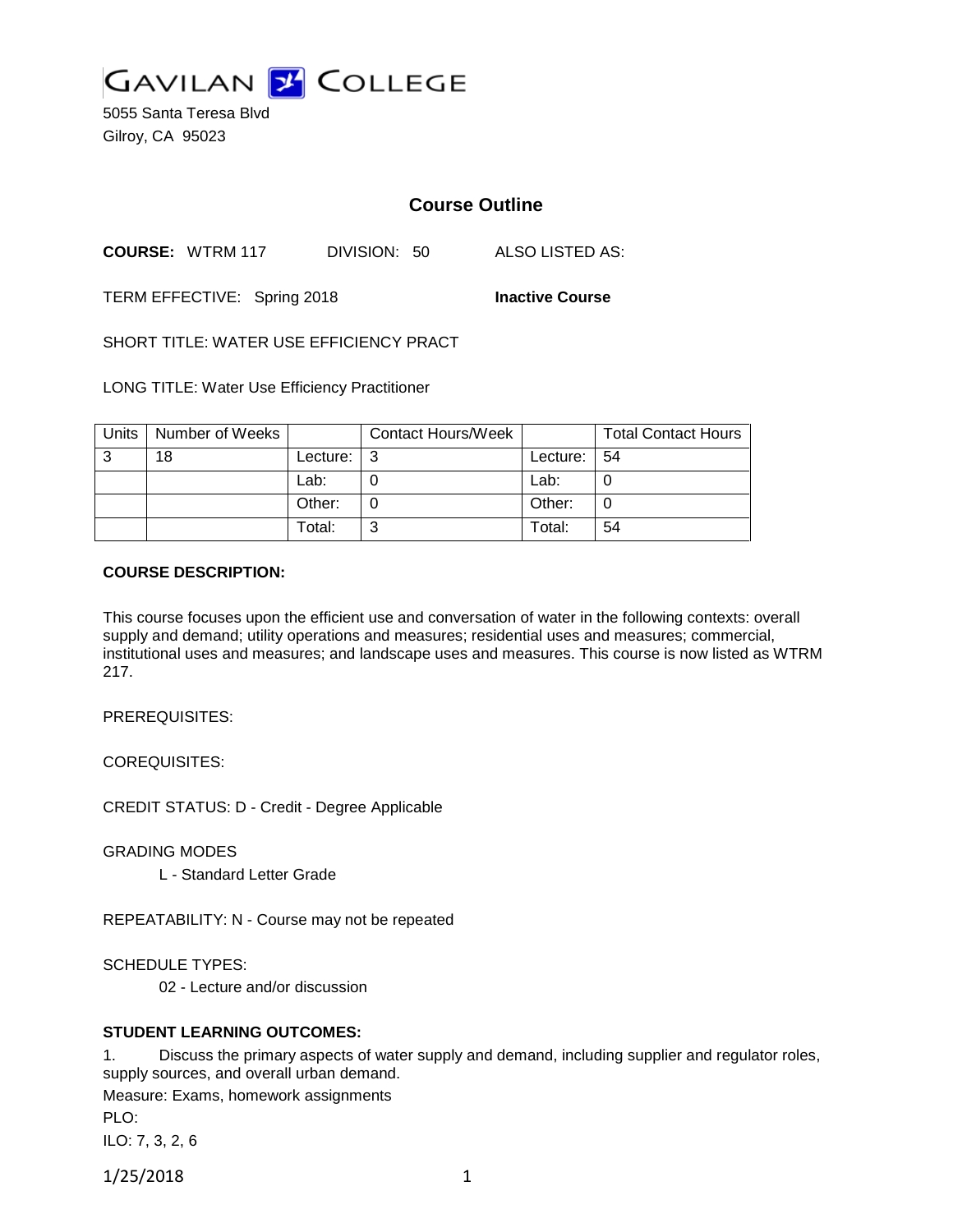2. Outline the key components of utility water demand characteristics, operations, and related performance measures.

Measure: Exams, homework assignments PLO:

ILO: 7, 3, 2, 6

3. Explain the major elements of indoor and outdoor residential water usage and conservation.

Measure: Exams, homework assignments PLO:

ILO: 7, 3, 2, 6

4. List the major elements of commercial, industrial, and institutional indoor and outdoor water usage and conservation.

Measure: Exams, homework assignments

PLO:

ILO: 7, 3, 2, 6

5. Describe the key factors associated with water usage and conservation in the outdoor landscape., including water-efficient landscaping principles, water usage survey, turf-grass, and non-potable water sources.

Measure: Exams, homework assignments PLO: ILO: 7, 3, 2, 6

CONTENT, STUDENT PERFORMANCE OBJECTIVES, OUT-OF-CLASS ASSIGNMENTS Inactive Course: 03/13/2017

3 Hours

- I. Water Supply and Demand:
- a. Water supplier and regulator roles and responsibilities
- b. Water rights
- c. Groundwater supplies
- d. Surface water supplies
- e. Other supplies of water (e.g., recycled water, desalination,

groundwater recharge, and transfers)

Student Performance Objectives (SPO): Outline the key aspects of water supply and demand as they apply to water suppliers and regulators, water rights, and both groundwater and surface water supplies.

Out-of-Class Assignments: Reading assignment in text

3 Hours

I. Water Supply and Demand:

f. Urban demand Memorandum of Understanding and best

management practices

- i. Single and multi-family residential
- ii. Commercial
- iii. Industrial
- iv. Institutional
- v. Irrigation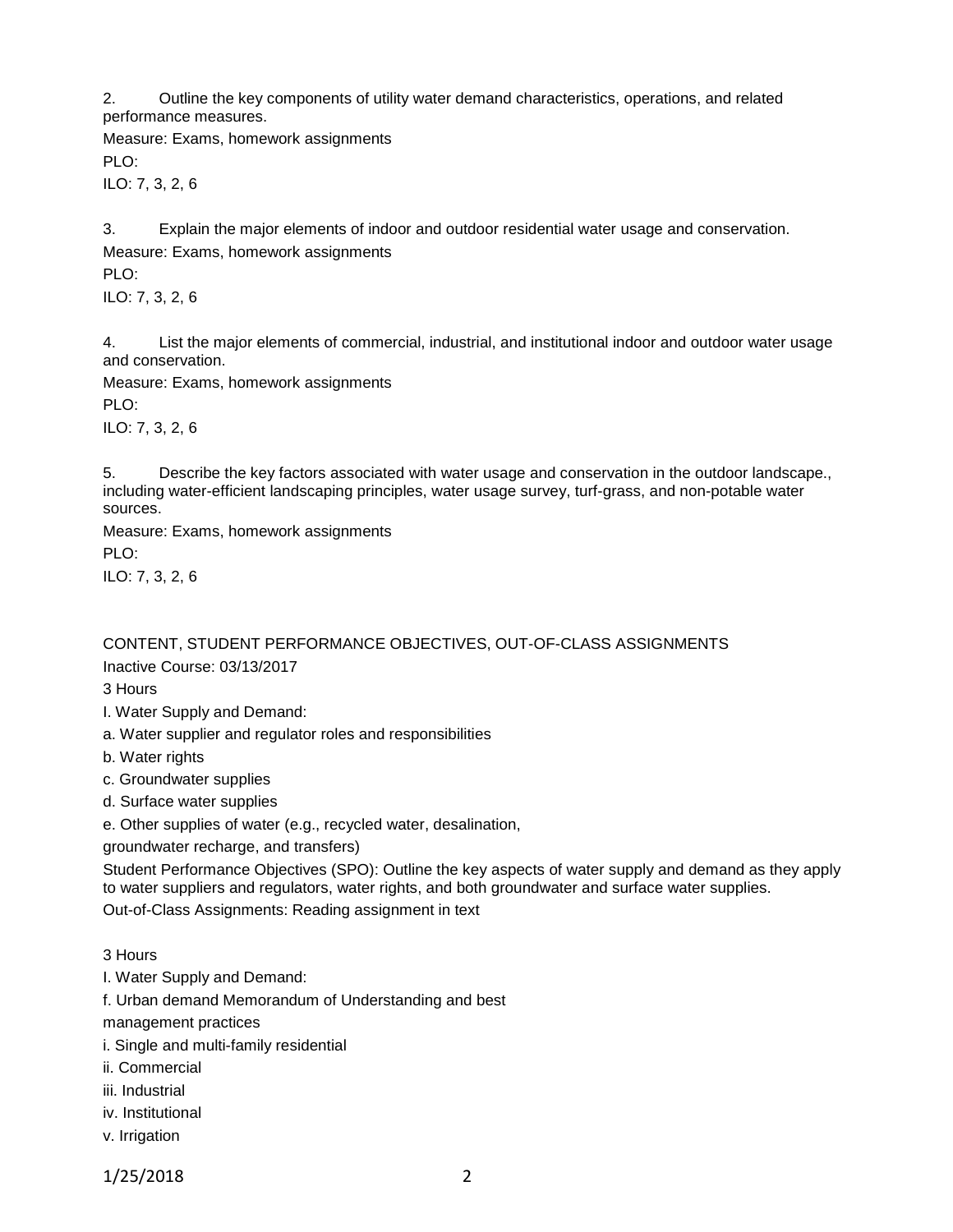Student Performance Objectives (SPO): Explain the key aspects of water supply and demand as they apply to urban demand.

Out-of-Class Assignments: Reading assignment in text

### 3 Hours

I. Water Supply and Demand, including:

g. Agricultural demand and Memorandum of Understanding and best

management practices

h. Role of water conservation

i. Long-term versus short-term conservation programs

Student Performance Objectives (SPO): Describe the key facets of water supply and demand as they apply to agricultural demand and the role of water conservation.

Out-of-Class Assignments: Reading assignment in text

### 3 Hours

I. Water Supply and Demand, including:

i. Urban water management plans

ii. Water shortage contingency plans

j. Major water systems (e.g., Bay Delta, Colorado River and Truckee

River)

Student Performance Objectives (SPO): Explain the key aspects of water supply and demand as they apply to urban water management plans, water shortage contingency plans, and major water systems. Out-of-Class Assignments: Reading assignment in text

### 3 Hours

II. Utility Water demand characteristics, operations, and measures:

a. Common units of measurement

i. Gallons per capita per day

ii. Customer billing units

iii. Acre feet

iv. Million gallons

v. Cubic feet per second

Student Performance Objectives (SPO): Explain the key factors of utility water demand and its associated measures.

Out-of-Class Assignments: Reading assignment in text

3 Hours

II. Utility Water demand characteristics, operations, and measures:

b. Customer demand characteristics

i. User classification

ii. Demand hardening

Student Performance Objectives (SPO): Outline the key characteristics of customer demand.

Out-of-Class Assignments: Reading assignment in text

3 Hours

II. Utility Water demand characteristics, operations, and measures:

c. Utility conservation measures

i. System water pressure

1. Impacts on demand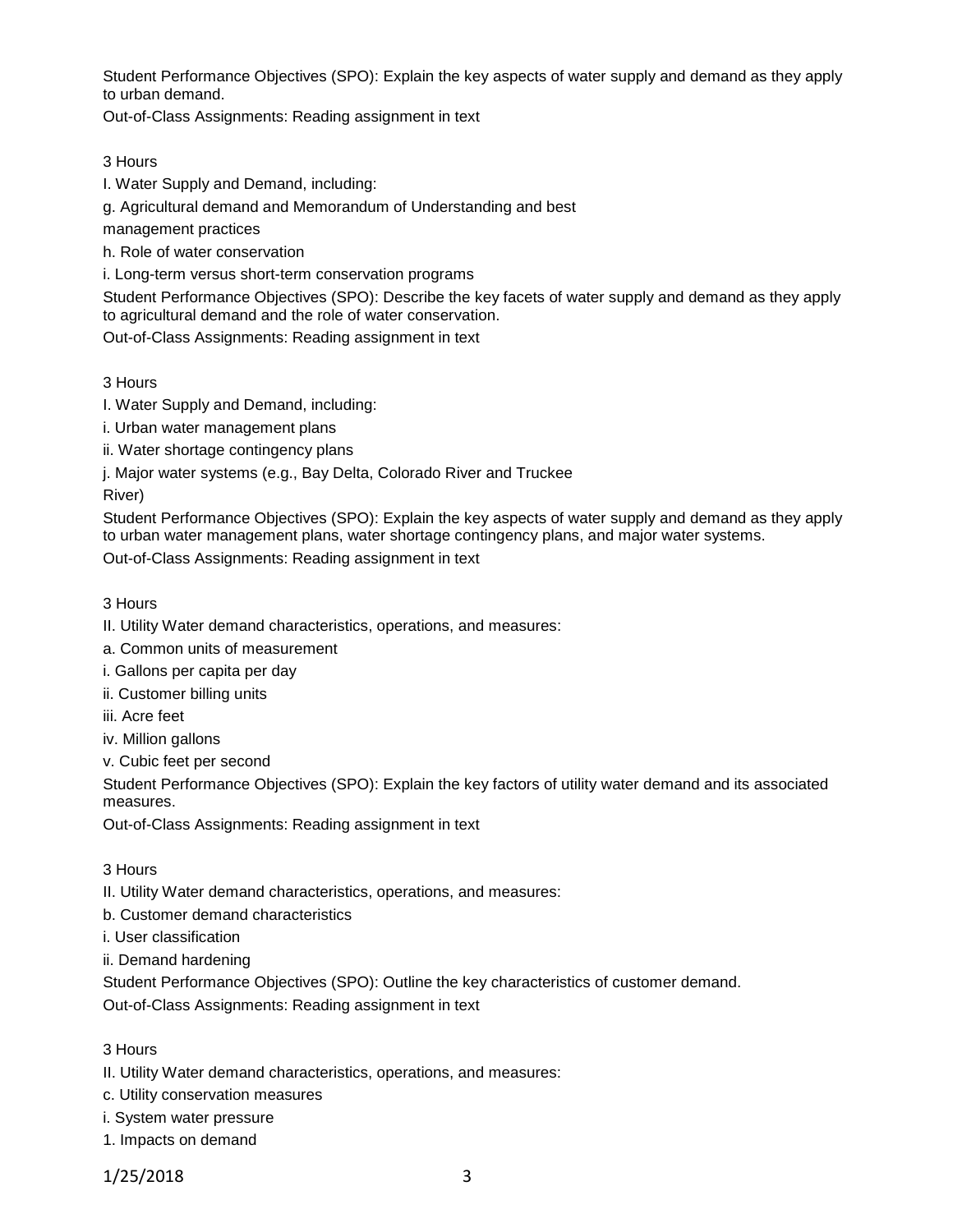- 2. Public health issue
- ii. Water loss control
- 1. System audits
- 2. Leak detection
- 3. Non-revenue water
- iii. Water meters
- 1. Types
- 2. Functions
- 3. Accuracy
- 4. Leak detection
- iv. Water waste ordinance

Student Performance Objectives (SPO): Outline the primary water conservation measures which can be implemented by a water utility.

Out-of-Class Assignments: Reading assignment in text

- 3 Hours
- II. Utility Water demand characteristics, operations, and measures:
- d. Customer billing, cycles and rate structures
- e. Conservation fixture standards
- i. California, Nevada and US plumbing standards
- ii. U.S. Energy Policy Act of 1992
- iii. WaterSense, green building and LEED standards

Student Performance Objectives (SPO): Describe the key elements of customer billing, cycles, and rate structures as they relate to utility water demand.

Out-of-Class Assignments: Reading assignment in text

- 3 Hours
- III. Residential uses and measures:
- a. Indoor end-uses of fixtures and appliances
- b. Conventional, water saving and high efficiency fixture and

appliance water usage

- c. Leak detection, field tests and measurements
- d. Indoor water conservation measures

i. Toilets

- ii. Shower and faucet standard flow rates
- iii. Clothes washer water usage
- iv. Dishwasher water usage

Student Performance Objectives (SPO): Explain the key aspects of indoor residential water usage, including fixtures, appliances, toilets, and conservation measures.

Out-of-Class Assignments: Reading assignment in text

## 3 Hours

- III. Residential uses and measures:
- e. Outdoor water conservation measures
- i. Pool-Spa and water features
- ii. Outdoor cleaning
- iii. Water-efficient irrigation and landscape
- f. Water use survey techniques, recommendations and incentives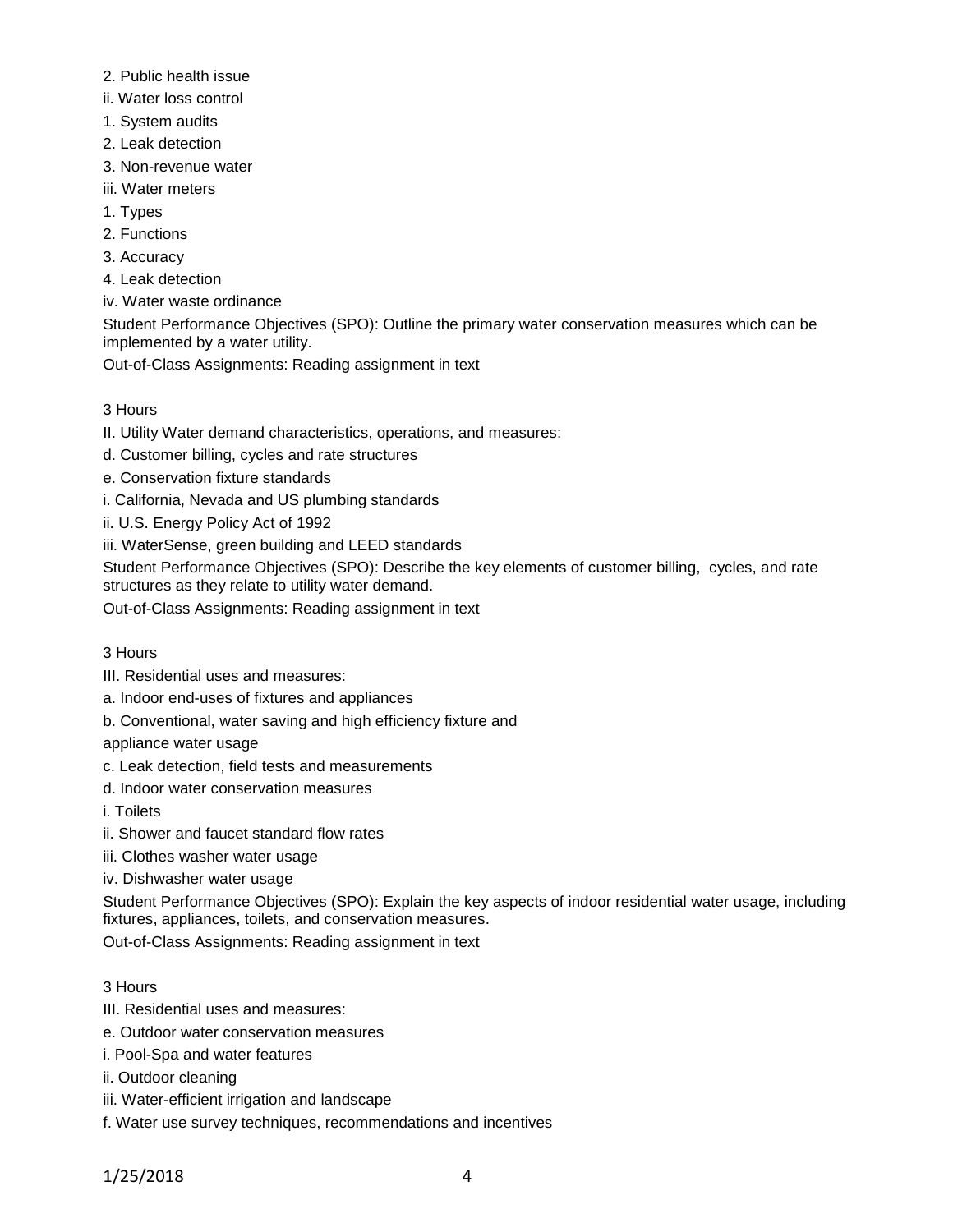Student Performance Objectives (SPO): Describe the primary components of outdoor water conservation measures and water usage survey techniques.

Out-of-Class Assignments: Reading assignment in text

### 6 Hours

- IV. Commercial, industrial and institutional uses and measures:
- a. Indoor end-uses of fixtures and appliances
- b. Conventional water saving and high efficiency fixture and appliance

water usage

- c. Leak detection, field tests and measurements
- d. Indoor water conservation measures

i. Toilets

- ii. Shower and faucet standard flow rates
- iii. Clothes washer water usage
- iv. Dishwasher water usage
- v. Treatment/water purification
- vi. Cooling towers
- vii. Process water

Student Performance Objectives (SPO): Explain the key aspects of indoor commercial, industrial, and institutional water usage and conservation measures.

Out-of-Class Assignments: Reading assignment in text

### 6 Hours

- IV. Commercial, industrial and institutional uses and measures:
- e. Outdoor water conservation measures
- i. Pool-Spa and water features
- ii. Outdoor cleaning
- iii. Water-efficient irrigation and landscape
- f. Water use survey techniques, recommendation and incentives

Student Performance Objectives (SPO): Discuss the primary components of outdoor commercial, industrial, and institutional water usage and conservation measures.

Out-of-Class Assignments: Reading assignment in text

### 3 Hours

- V. Landscape Uses and Outdoor Measures:
- a. Soil, water and plant relationships
- b. Water efficient landscaping principles
- i. Hydrozones
- ii. Irrigation systems
- iii. Appropriate plant materials
- iv. Evapotranspiration and CIMIS
- v. Weather-based irrigation controller
- vi. Soil improvement and mulching

Student Performance Objectives (SPO): Outline the key aspects of water usage in the outdoor landscape, including irrigation systems, plant material choice, and soil improvement.

Out-of-Class Assignments: Reading assignment in text

### 3 Hours

V. Landscape Uses and Outdoor Measures: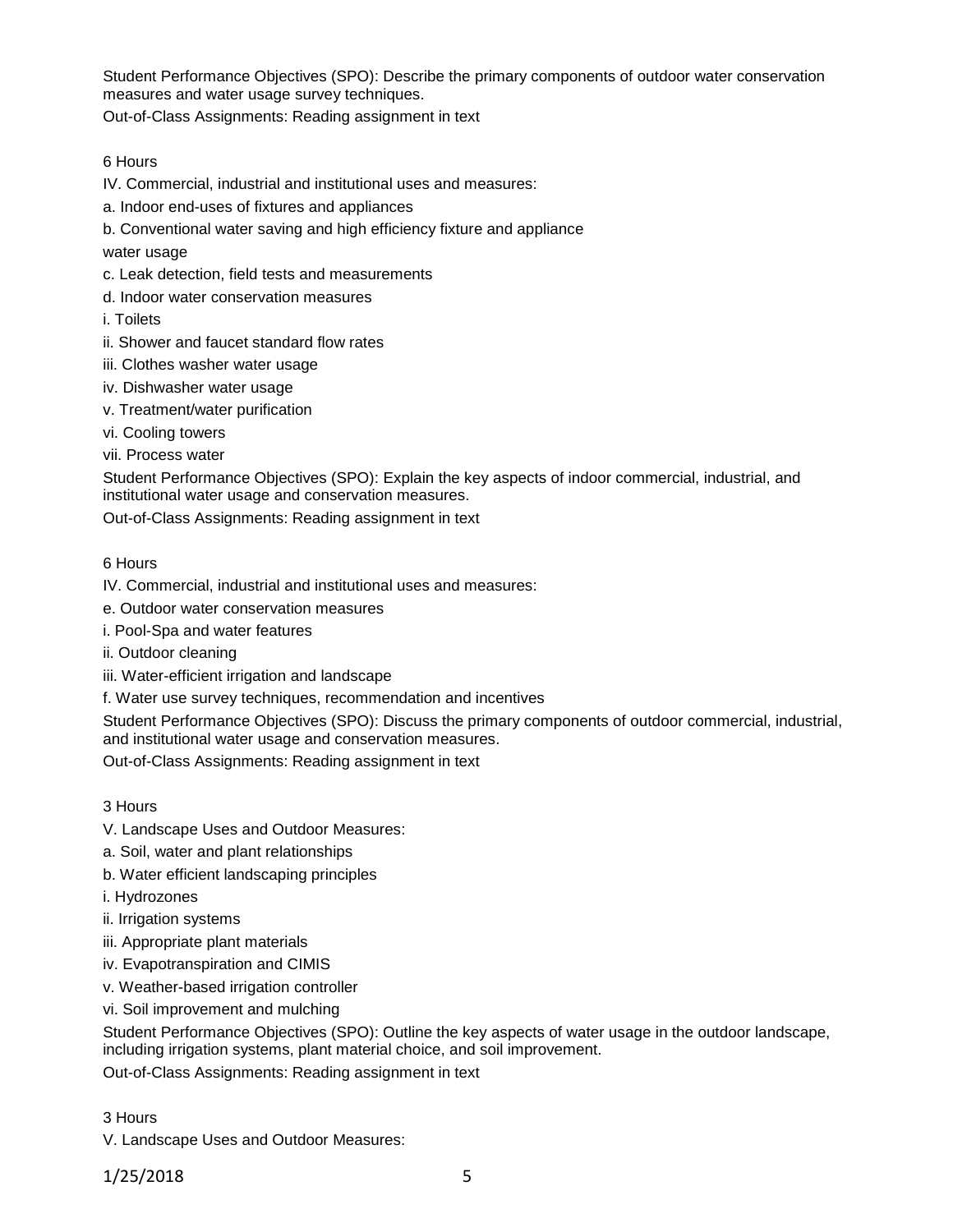- c. Water use survey
- i. Water budget
- ii. Irrigation controllers
- iii. Irrigation efficiency
- iv. Area measurement

Student Performance Objectives (SPO): Explain the key components of an outdoor landscape water usage survey.

Out-of-Class Assignments: Reading assignment in text

### 3 Hours

- V. Landscape Uses and Outdoor Measures:
- d. Turfgrass
- i. Types
- ii. Horticultural practices
- iii. Alternatives to turfgrass
- e. Other outdoor water conservation measures

Student Performance Objectives (SPO): Describe the importance of turfgrass types, horticultural practices, and turfgrass alternatives as they relate to water conservation in the outdoor landscape.

Out-of-Class Assignments: Reading assignment in text

- 3 Hours
- V. Landscape Uses and Outdoor Measures:
- f. Non-potable water
- i. Recycled
- ii. Graywater
- iii. Rain capture
- g. Water use survey techniques, recommendations and incentives

Student Performance Objectives (SPO): Explain the relevance of non-potable water types and the application of water usage survey techniques in the outdoor landscape.

Out-of-Class Assignments: Reading assignment in text

2 Hours

Final

## **METHODS OF INSTRUCTION:**

Lecture, discussion, reading assignments, reports, presentations, quizzes, and exams

## **METHODS OF EVALUATION:**

CATEGORY 1 - The types of writing assignments required: Percent range of total grade: 10 % to 15 % Written Homework CATEGORY 2 - The problem-solving assignments required: Percent range of total grade: 20 % to 25 % Homework Problems **Quizzes** Exams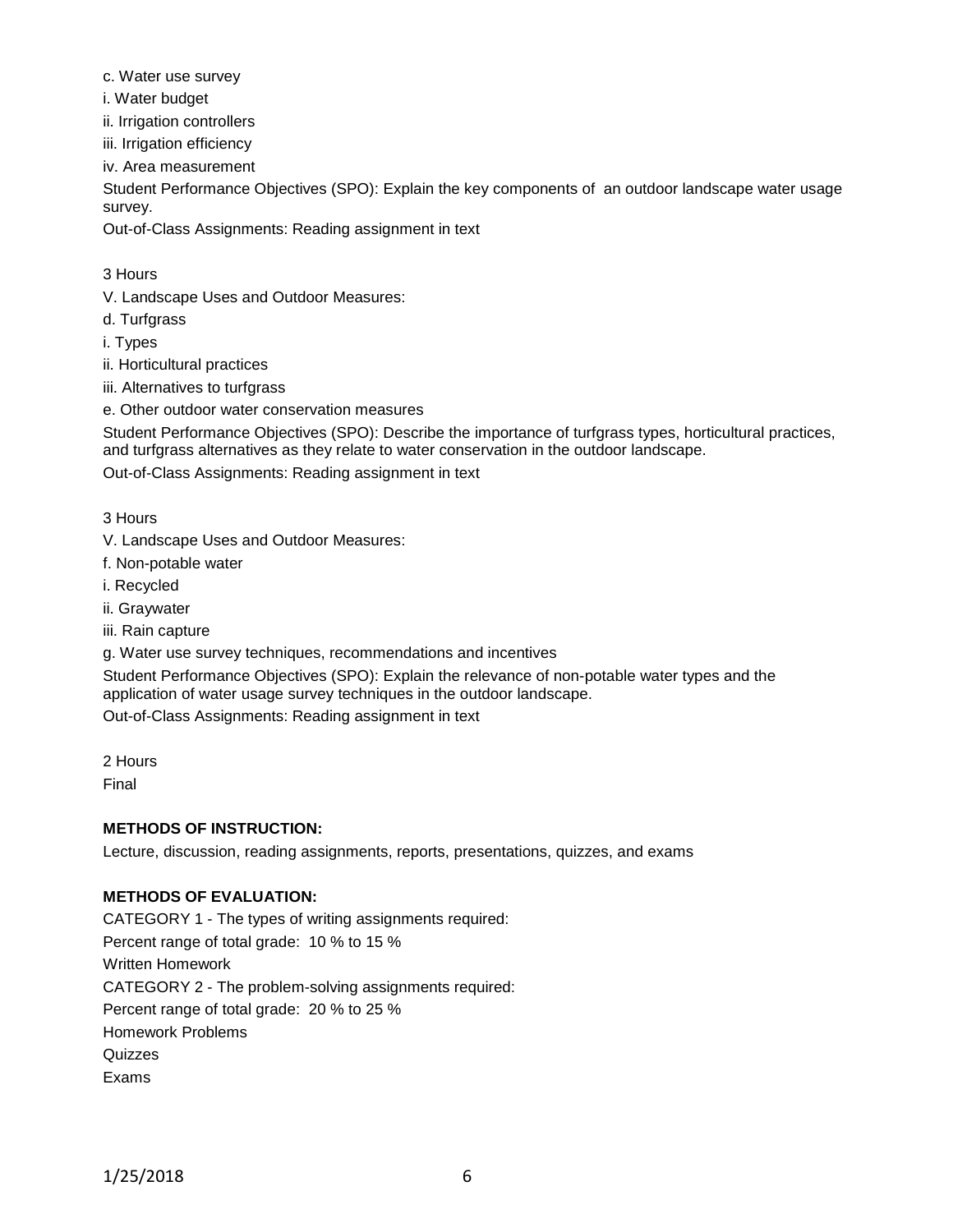CATEGORY 3 - The types of skill demonstrations required: Percent range of total grade: 20 % to 25 % Class Performance/s Performance Exams

CATEGORY 4 - The types of objective examinations used in the course: Percent range of total grade: 40 % to 50 % Multiple Choice True/False

#### **REPRESENTATIVE TEXTBOOKS:**

Required: Amy Vickers, Handbook of Water Use and Conservation, WaterPlow Press, 2002, or other appropriate college level text. This is a standard text used in the water industry. ISBN: 1-931579-07-5 Reading level of text, Grade: 11 Verified by: Dana Young

#### **ARTICULATION and CERTIFICATE INFORMATION**

Associate Degree: CSU GE: IGETC: CSU TRANSFER: Transferable CSU, effective 201270 UC TRANSFER: Not Transferable

SUPPLEMENTAL DATA: Basic Skills: N Classification: Y Noncredit Category: Y Cooperative Education: Program Status: 1 Program Applicable Special Class Status: N CAN: CAN Sequence: CSU Crosswalk Course Department: WTRM CSU Crosswalk Course Number: 117 Prior to College Level: Y Non Credit Enhanced Funding: N Funding Agency Code: Y In-Service: N Occupational Course: C Maximum Hours: 3 Minimum Hours: 3 Course Control Number: CCC000530894 Sports/Physical Education Course: N